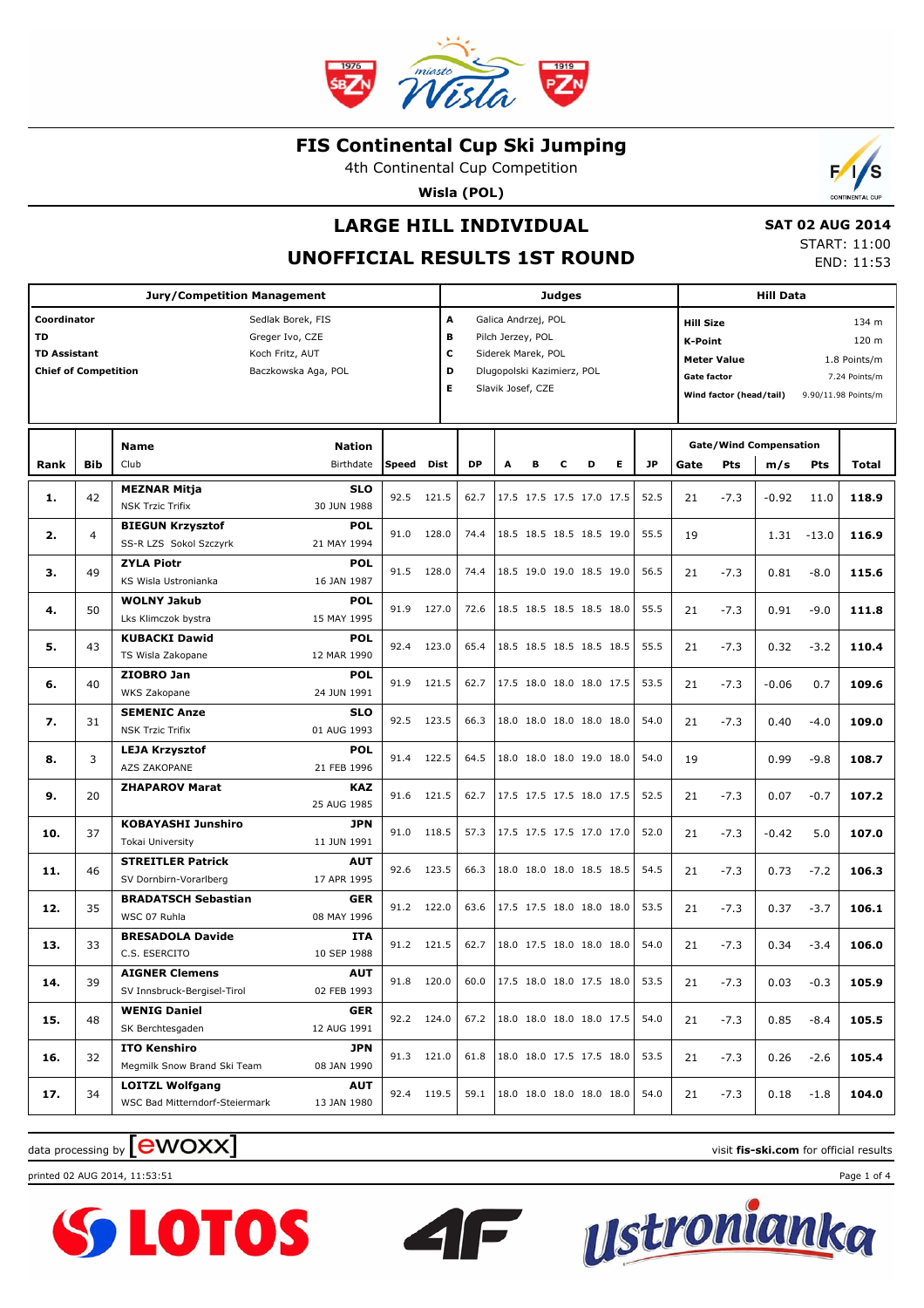

4th Continental Cup Competition

**Wisla (POL)**



# **SAT 02 AUG 2014**

**UNOFFICIAL RESULTS 1ST ROUND**

| START: 11:00 |            |
|--------------|------------|
|              | END: 11:53 |

s

|      |            | Name                                                   | Nation             |       |            |           |   |   |   |                          |   |           |      | <b>Gate/Wind Compensation</b> |         |            |       |  |
|------|------------|--------------------------------------------------------|--------------------|-------|------------|-----------|---|---|---|--------------------------|---|-----------|------|-------------------------------|---------|------------|-------|--|
| Rank | <b>Bib</b> | Club                                                   | Birthdate          | Speed | Dist       | <b>DP</b> | A | в | c | D                        | Е | <b>JP</b> | Gate | Pts                           | m/s     | <b>Pts</b> | Total |  |
|      |            | <b>HVALA Jaka</b>                                      | <b>SLO</b>         |       |            |           |   |   |   |                          |   |           |      |                               |         |            |       |  |
| 18.  | 38         | <b>Ssk Ponikve</b>                                     | 15 JUL 1993        | 91.3  | 118.5      | 57.3      |   |   |   | 17.5 17.5 17.5 17.5 17.5 |   | 52.5      | 21   | $-7.3$                        | $-0.04$ | 0.5        | 103.0 |  |
|      |            | <b>HUBER Daniel</b>                                    | <b>AUT</b>         |       |            |           |   |   |   |                          |   |           |      |                               |         |            |       |  |
| 19.  | 28         | SC Seekirchen                                          | 02 JAN 1993        | 91.7  | 120.5      | 60.9      |   |   |   | 17.5 17.5 17.5 17.5 17.0 |   | 52.5      | 21   | $-7.3$                        | 0.36    | $-3.6$     | 102.5 |  |
|      |            | <b>KLUSEK Bartlomiej</b>                               | <b>POL</b>         | 91.5  |            |           |   |   |   |                          |   | 52.5      |      |                               |         |            |       |  |
| 20.  | 44         | LKS Klmczok Bystra                                     | 15 JAN 1993        |       | 121.0      | 61.8      |   |   |   | 17.5 17.5 18.0 17.5 17.0 |   |           | 21   | $-7.3$                        | 0.46    | $-4.6$     | 102.4 |  |
|      | 47         | <b>QUECK Danny</b>                                     | <b>GER</b>         | 92.9  | 121.0      | 61.8      |   |   |   | 17.5 17.5 18.0 18.0 18.0 |   | 53.5      |      |                               |         |            |       |  |
| 21.  |            | WSV 08 Lauscha                                         | 17 SEP 1989        |       |            |           |   |   |   |                          |   |           | 21   | $-7.3$                        | 0.61    | $-6.0$     | 102.0 |  |
| 22.  | 41         | <b>HULA Stefan</b>                                     | <b>POL</b>         | 91.5  | 116.5      | 53.7      |   |   |   | 17.5 17.5 17.5 17.5 17.5 |   | 52.5      | 21   | $-7.3$                        | $-0.21$ | 2.5        | 101.4 |  |
|      |            | WKS Zakopane                                           | 29 SEP 1986        |       |            |           |   |   |   |                          |   |           |      |                               |         |            |       |  |
| 23.  | 11         | <b>MAYLAENDER Dominik</b>                              | <b>GER</b>         | 91.8  | 118.0      | 56.4      |   |   |   | 17.0 17.5 17.5 17.5 17.5 |   | 52.5      | 21   | $-7.3$                        | 0.04    | $-0.4$     | 101.2 |  |
|      |            | SC Degenfeld                                           | 20 MAR 1995        |       |            |           |   |   |   |                          |   |           |      |                               |         |            |       |  |
| 24.  | 51         | <b>POGRAJC Andraz</b>                                  | <b>SLO</b>         | 91.4  | 121.5      | 62.7      |   |   |   | 17.5 18.0 18.0 18.0 18.0 |   | 54.0      | 21   | $-7.3$                        | 1.02    | $-10.1$    | 99.3  |  |
|      |            | SSK Costella Ilirija                                   | 26 SEP 1991        |       |            |           |   |   |   |                          |   |           |      |                               |         |            |       |  |
| 25.  | 53         | <b>PREVC Cene</b>                                      | <b>SLO</b>         | 91.7  | 116.0      | 52.8      |   |   |   | 17.0 18.0 17.5 17.5 17.5 |   | 52.5      | 21   | $-7.3$                        | 0.25    | $-2.5$     | 95.5  |  |
|      |            | Sk Triglav kranj                                       | 12 MAR 1996        |       |            |           |   |   |   |                          |   |           |      |                               |         |            |       |  |
| 26.  | 5          | <b>STURSA Vojtech</b>                                  | <b>CZE</b>         |       | 91.3 118.5 | 57.3      |   |   |   | 17.5 17.5 17.5 17.5 17.5 |   | 52.5      | 19   |                               | 1.46    | $-14.5$    | 95.3  |  |
|      |            | Dukla Liberec                                          | 03 AUG 1995        |       |            |           |   |   |   |                          |   |           |      |                               |         |            |       |  |
| 27.  | 24         | <b>KANTYKA Przemyslaw</b>                              | <b>POL</b>         | 92.0  | 111.5      | 44.7      |   |   |   | 17.0 17.5 17.5 17.0 17.0 |   | 51.5      | 21   | $-7.3$                        | $-0.41$ | 4.9        | 93.8  |  |
|      |            | Lks Klimczok bystra                                    | 15 DEC 1996        |       |            |           |   |   |   |                          |   |           |      |                               |         |            |       |  |
| 28.  | 52         | <b>ZUPANCIC Miran</b>                                  | <b>SLO</b>         |       | 91.1 118.0 | 56.4      |   |   |   | 17.5 17.5 17.5 17.5 17.5 |   | 52.5      | 21   | $-7.3$                        | 0.89    | $-8.8$     | 92.8  |  |
|      |            | SK Zagorje                                             | 11 NOV 1989        |       |            |           |   |   |   |                          |   |           |      |                               |         |            |       |  |
| 29.  | 25         | <b>CECON Federico</b>                                  | <b>ITA</b>         |       | 91.8 112.5 | 46.5      |   |   |   | 17.0 17.0 17.0 17.0 16.5 |   | 51.0      | 21   | $-7.3$                        | $-0.02$ | 0.2        | 90.4  |  |
|      |            | SCI C.A.I. MONTE LUSSARI A.S.D.                        | 11 JUN 1994        |       |            |           |   |   |   |                          |   |           |      |                               |         |            |       |  |
| 30.  | 45         | <b>LEYHE Stephan</b>                                   | <b>GER</b>         |       | 92.2 117.0 | 54.6      |   |   |   | 17.0 17.5 17.5 17.0 17.5 |   | 52.0      | 21   | $-7.3$                        | 1.00    | $-9.9$     | 89.4  |  |
|      |            | SC Willingen                                           | 05 JAN 1992        |       |            |           |   |   |   |                          |   |           |      |                               |         |            |       |  |
| 30.  | 30         | <b>TANDE Daniel-Andre</b>                              | <b>NOR</b>         |       | 91.3 115.5 | 51.9      |   |   |   | 17.0 17.5 17.5 17.0 17.5 |   | 52.0      | 21   | $-7.3$                        | 0.73    | $-7.2$     | 89.4  |  |
|      |            | Kongsberg IF                                           | 24 JAN 1994        |       |            |           |   |   |   |                          |   |           |      |                               |         |            |       |  |
| 30.  | 27         | <b>CIKL Martin</b>                                     | <b>CZE</b>         |       | 91.8 111.5 | 44.7      |   |   |   | 17.0 17.0 17.0 17.0 17.0 |   | 51.0      | 21   | $-7.3$                        | $-0.08$ | 1.0        | 89.4  |  |
|      |            | Dukla Liberec                                          | 17 AUG 1987        |       |            |           |   |   |   |                          |   |           |      |                               |         |            |       |  |
| 33.  | 29         | <b>PEIER Killian</b>                                   | SUI                | 91.4  | 112.5      | 46.5      |   |   |   | 17.0 17.5 17.0 17.0 17.0 |   | 51.0      | 21   | $-7.3$                        | 0.13    | $-1.3$     | 88.9  |  |
|      |            | Vallee du Joux                                         | 28 MAR 1995        |       |            |           |   |   |   |                          |   |           |      |                               |         |            |       |  |
| 34.  | 36         | <b>ZNISZCZOL Aleksander</b>                            | <b>POL</b>         |       | 92.1 112.5 | 46.5      |   |   |   | 17.0 17.5 17.5 17.0 17.0 |   | 51.5      | 21   | $-7.3$                        | 0.46    | $-4.6$     | 86.1  |  |
|      |            | KS Wisla Ustronianka                                   | 08 MAR 1994        |       |            |           |   |   |   |                          |   |           |      |                               |         |            |       |  |
| 35.  | 23         | <b>PASCHKE Pius</b>                                    | GER                |       | 91.5 108.0 | 38.4      |   |   |   | 16.5 16.5 17.0 16.5 16.5 |   | 49.5      | 21   | $-7.3$                        | $-0.34$ | 4.1        | 84.7  |  |
|      |            | WSV Kiefersfelden                                      | 20 MAY 1990        |       |            |           |   |   |   |                          |   |           |      |                               |         |            |       |  |
| 36.  | 13         | <b>SARDYKO Alexander</b>                               | <b>RUS</b>         |       | 91.2 106.5 | 35.7      |   |   |   | 16.0 16.5 16.0 16.5 16.5 |   | 49.0      | 21   | $-7.3$                        | $-0.54$ | 6.5        | 83.9  |  |
|      |            | Dinamo N.Novgorod-Krasnoyarsk                          | 08 MAY 1990        |       |            |           |   |   |   |                          |   |           |      |                               |         |            |       |  |
| 37.  | 19         | <b>DELLASEGA Roberto</b>                               | ITA                |       | 91.7 111.0 | 43.8      |   |   |   | 17.0 17.0 17.0 17.0 17.0 |   | 51.0      | 21   | $-7.3$                        | 0.38    | $-3.8$     | 83.7  |  |
|      |            | GRUPPO SCIATORI FIAMME GIALLE                          | 15 JUN 1990        |       |            |           |   |   |   |                          |   |           |      |                               |         |            |       |  |
| 38.  | 15         | <b>HOSOYAMA Shusaku</b><br>Megmilk Snow Brand Ski Team | JPN<br>20 JUL 1984 |       | 90.7 111.0 | 43.8      |   |   |   | 17.0 17.0 17.0 17.0 17.0 |   | 51.0      | 21   | -7.3                          | 0.55    | $-5.4$     | 82.1  |  |

 $\blacksquare$ 

data processing by **CWOXX** and  $\blacksquare$  and  $\blacksquare$  and  $\blacksquare$  and  $\blacksquare$  and  $\blacksquare$  and  $\blacksquare$  and  $\blacksquare$  and  $\blacksquare$  and  $\blacksquare$  and  $\blacksquare$  and  $\blacksquare$  and  $\blacksquare$  and  $\blacksquare$  and  $\blacksquare$  and  $\blacksquare$  and  $\blacksquare$  and  $\blacksquare$  and  $\blacks$ 



printed 02 AUG 2014, 11:53:51 Page 2 of 4

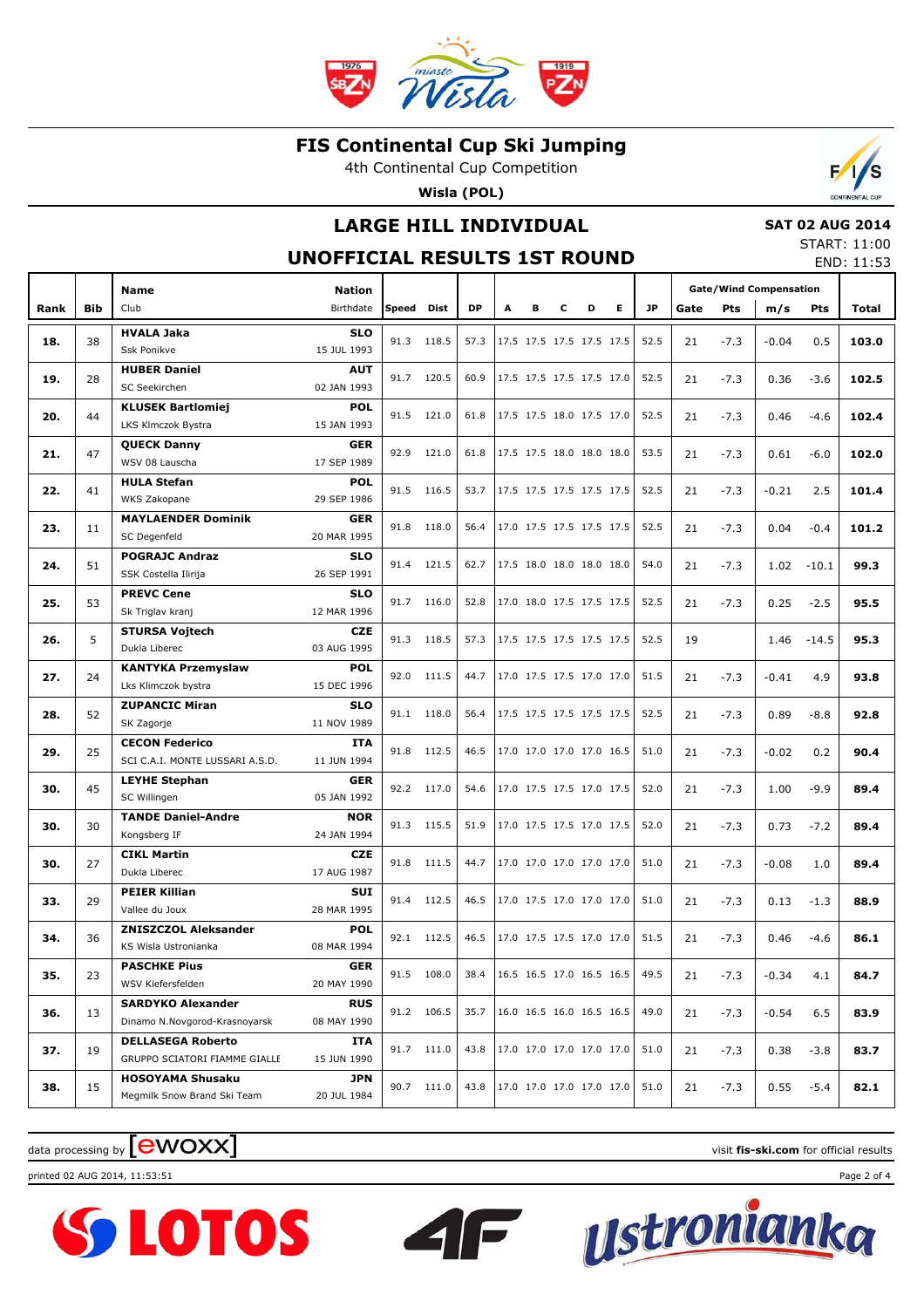

4th Continental Cup Competition

**Wisla (POL)**

## **LARGE HILL INDIVIDUAL**

#### **SAT 02 AUG 2014**

**UNOFFICIAL RESULTS 1ST ROUND**

| START: 11:00 |            |
|--------------|------------|
|              | END: 11:53 |

S

|      |                | <b>Name</b>                                          | <b>Nation</b>             |              |             |           |   |   |   |                          |   |           |      |            | <b>Gate/Wind Compensation</b> |            |       |
|------|----------------|------------------------------------------------------|---------------------------|--------------|-------------|-----------|---|---|---|--------------------------|---|-----------|------|------------|-------------------------------|------------|-------|
| Rank | <b>Bib</b>     | Club                                                 | Birthdate                 | <b>Speed</b> | <b>Dist</b> | <b>DP</b> | A | в | c | D                        | Е | <b>JP</b> | Gate | <b>Pts</b> | m/s                           | <b>Pts</b> | Total |
| 39.  | $\overline{7}$ | <b>KLYMCHUK Andrii</b><br>Kremenets Ski School       | <b>UKR</b><br>10 DEC 1994 | 90.4         | 105.5       | 33.9      |   |   |   | 16.0 16.5 15.5 16.5 16.5 |   | 49.0      | 19   |            | 0.49                          | $-4.9$     | 78.0  |
| 40.  | 16             | <b>ALTENBURGER Florian</b><br>SC Seekirchen-Salzburg | <b>AUT</b><br>02 NOV 1993 | 91.0         | 107.5       | 37.5      |   |   |   | 16.5 16.0 16.0 15.5 17.0 |   | 48.5      | 21   | $-7.3$     | 0.09                          | $-0.9$     | 77.8  |
| 41.  | 10             | <b>BIRCHLER Tobias</b><br>Einsiedeln                 | <b>SUI</b><br>29 JUL 1997 | 90.8         | 104.5       | 32.1      |   |   |   | 16.5 16.5 16.5 16.5 17.0 |   | 49.5      | 21   | $-7.3$     | $-0.25$                       | 3.0        | 77.3  |
| 42.  | 17             | <b>TROFIMOV Roman- Sergeevich</b><br>Leninogorsk     | <b>RUS</b><br>19 NOV 1989 | 90.6         | 106.0       | 34.8      |   |   |   | 16.5 16.5 17.0 16.5 16.5 |   | 49.5      | 21   | $-7.3$     | 0.20                          | $-2.0$     | 75.0  |
| 43.  | 22             | <b>KALINITSCHENKO Anton</b>                          | <b>RUS</b><br>22 JUL 1982 | 91.0         | 102.5       | 28.5      |   |   |   | 16.0 16.0 15.5 15.5 16.0 |   | 47.5      | 21   | $-7.3$     | $-0.46$                       | 5.5        | 74.2  |
| 44.  | $\mathbf{1}$   | <b>JARZABEK Dawid</b><br>Ts Wisla zakopane           | <b>POL</b><br>03 MAR 1999 | 91.3         | 103.5       | 30.3      |   |   |   | 16.5 16.5 16.0 16.5 16.5 |   | 49.5      | 19   |            | 0.65                          | $-6.4$     | 73.4  |
| 45.  | 2              | <b>MIETUS Krzysztof</b><br>AZS Zakopane              | <b>POL</b><br>08 MAR 1991 | 91.0         | 93.5        | 12.3      |   |   |   | 15.0 15.0 15.0 15.0 15.0 |   | 45.0      | 19   |            | $-0.73$                       | 8.7        | 66.0  |
| 46.  | 8              | <b>SAKALA Filip</b><br>Tj Frenstat pod radhostem     | <b>CZE</b><br>21 MAY 1996 | 90.9         | 99.0        | 22.2      |   |   |   | 15.0 15.0 15.5 14.5 15.0 |   | 45.0      | 19   |            | 0.24                          | $-2.4$     | 64.8  |
| 47.  | 12             | <b>AALST VAN DER Oldrik</b><br>National Team         | <b>NED</b><br>01 DEC 1995 | 91.1         | 93.5        | 12.3      |   |   |   | 15.0 15.0 15.0 15.0 15.0 |   | 45.0      | 21   | $-7.3$     | $-0.69$                       | 8.3        | 58.3  |
| 48.  | 6              | <b>SOKOLENKO Konstantin</b>                          | <b>KAZ</b><br>09 NOV 1987 | 90.3         | 97.5        | 19.5      |   |   |   | 16.0 16.0 16.0 16.5 16.0 |   | 48.0      | 19   |            | 1.16                          | $-11.5$    | 56.0  |
| 49.  | 14             | <b>KALINICHENKO Vitaliy</b><br>Vorokhta Ski School   | <b>UKR</b><br>09 AUG 1993 | 91.1         | 88.5        | 3.3       |   |   |   | 14.5 14.5 14.5 15.5 14.0 |   | 43.5      | 21   | $-7.3$     | $-1.06$                       | 12.7       | 52.2  |
| 50.  | 18             | <b>PASICHNYK Stepan</b><br>Kremenets ski school      | <b>UKR</b><br>09 JAN 1998 | 91.7         | 92.5        | 10.5      |   |   |   | 15.0 15.0 15.5 15.5 15.5 |   | 46.0      | 21   | $-7.3$     | 0.01                          | $-0.1$     | 49.1  |
| 51.  | 9              | <b>KALYKOV Shyngys</b>                               | <b>KAZ</b><br>05 MAY 1994 | 92.1         | 82.5        | $-7.5$    |   |   |   | 15.0 15.5 15.5 15.5 15.5 |   | 46.5      | 19   |            | $-0.83$                       | 9.9        | 48.9  |

| <b>Disqualified</b> |                         |           |
|---------------------|-------------------------|-----------|
| Bib                 | <b>Name</b>             | Reason    |
| 21                  | <b>EGLOFF Luca</b>      | SCE4 Suit |
| 26                  | <b>SCHIFFNER Markus</b> | SCE4 Suit |

| <b>Weather Information</b> |         |      |                                                                |     |     |
|----------------------------|---------|------|----------------------------------------------------------------|-----|-----|
|                            |         | Air  | <b>Humidity</b>                                                |     |     |
|                            | Weather | [°C] | Wind $[m/s]$<br>[%]<br>Min<br>Avg<br>26<br>72<br>0.0<br>$-1.0$ | Max |     |
| 1st round                  | sunny   |      |                                                                |     | 1.4 |

 $\blacksquare$ 

data processing by **CWOXX** and  $\blacksquare$  and  $\blacksquare$  and  $\blacksquare$  and  $\blacksquare$  and  $\blacksquare$  and  $\blacksquare$  and  $\blacksquare$  and  $\blacksquare$  and  $\blacksquare$  and  $\blacksquare$  and  $\blacksquare$  and  $\blacksquare$  and  $\blacksquare$  and  $\blacksquare$  and  $\blacksquare$  and  $\blacksquare$  and  $\blacksquare$  and  $\blacks$ 

**SS LOTOS** 

printed 02 AUG 2014, 11:53:51 Page 3 of 4